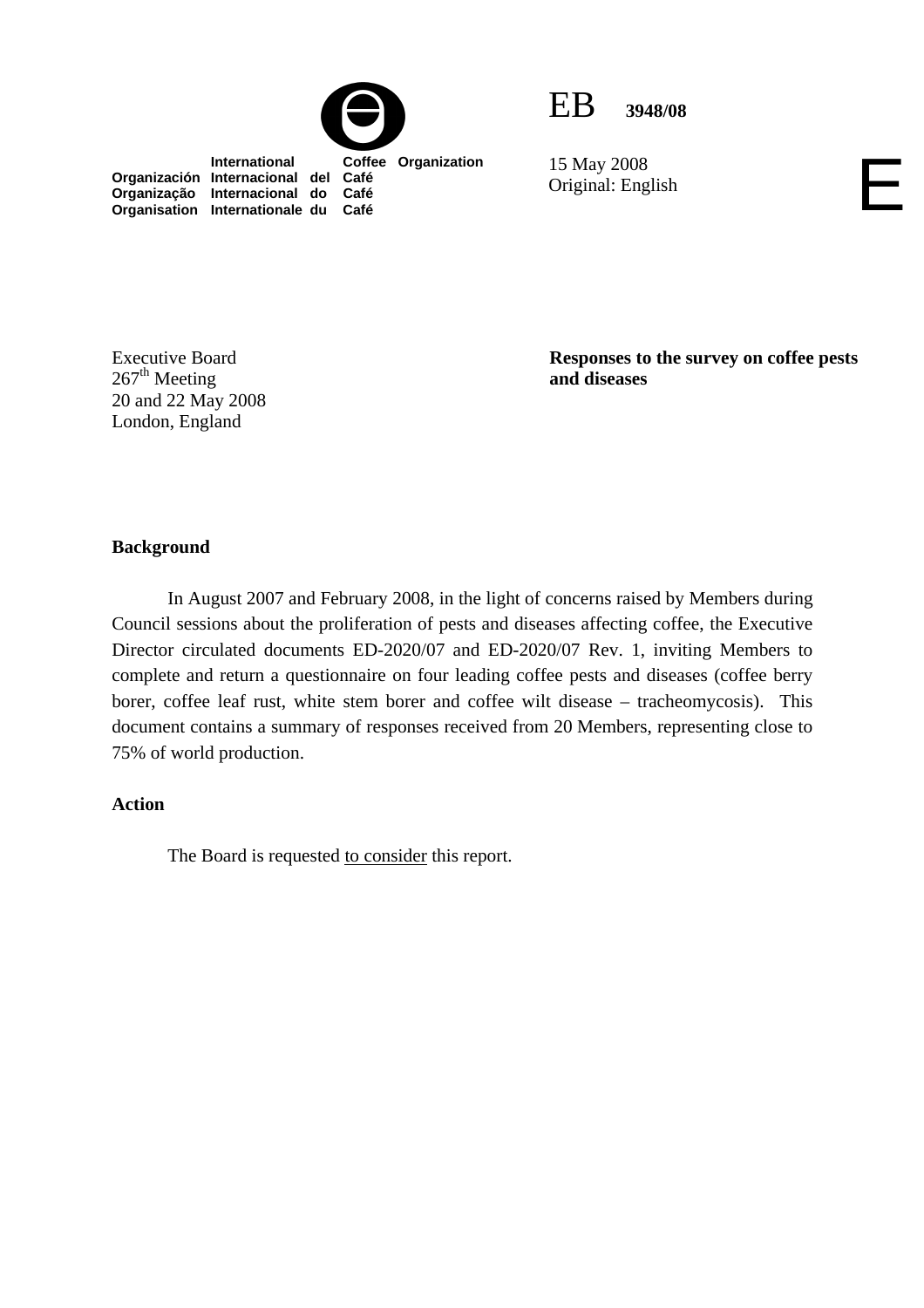## **RESPONSES TO THE SURVEY ON COFFEE PESTS AND DISEASES**

## **I. Summary of results**

## **1. Coffee berry borer**

The coffee berry borer (CBB) is clearly the most prevalent pest among the 20 countries responding to the questionnaire, with 14 countries considering it a problem and 3 a major problem. Only one country (Malawi) reports an absence of CBB. The situation is stable in the Americas, with the exception of Colombia and Panama where deterioration is reported. In Africa, most respondents report that the situation is getting worse or much worse, with only Ghana, Kenya, Tanzania and Togo considering it stable.

Control measures are considered to be effective in the Americas, with the exception of Mexico (ineffective) and Panama (non-existent). In contrast, four African countries see them as ineffective (D.R. Congo, Kenya, Tanzania and Togo) and four others state they are nonexistent (Central African Republic, Côte d'Ivoire, Ghana and Malawi). Vietnam equally reported ineffective farmer measures. Similarly, knowledge about the disease is regarded as good or fair in the Americas, whereas it is seen as poor in all African countries and Vietnam, with the exception of Cameroon and Central African Republic, where it is classified as good, and Côte d'Ivoire and Togo, where it is considered fair.

National coffee institutions in the Americas are believed to be coping well in half the countries, and not very well in Brazil, Mexico, Nicaragua and Panama. A similar picture comes across in Africa, where Cameroon, Kenya and Togo give a good rating to their local institutions, while D.R. Congo, Côte d'Ivoire, Ghana and Tanzania rate their performance as not very effective. When it comes to international cooperation, only five countries have a positive evaluation, whereas ten producing nations across all continents consider it as not very good or even poor. Of the top five producers, only Vietnam seems satisfied with international response to this problem.

With regard to the response of farmers after infestation, D.R. Congo, Côte d'Ivoire and Jamaica report they are unlikely to take any measures to combat the disease, with Tanzania also informing that some farmers are likely to abandon coffee cultivation entirely once struck by CBB. Countries in the Americas have all adopted an integrated pest management (IPM) approach, with the exception of Brazil which emphasizes the use of chemical controls.

See Annex 1 for more detailed information on responses to the survey on coffee berry borer.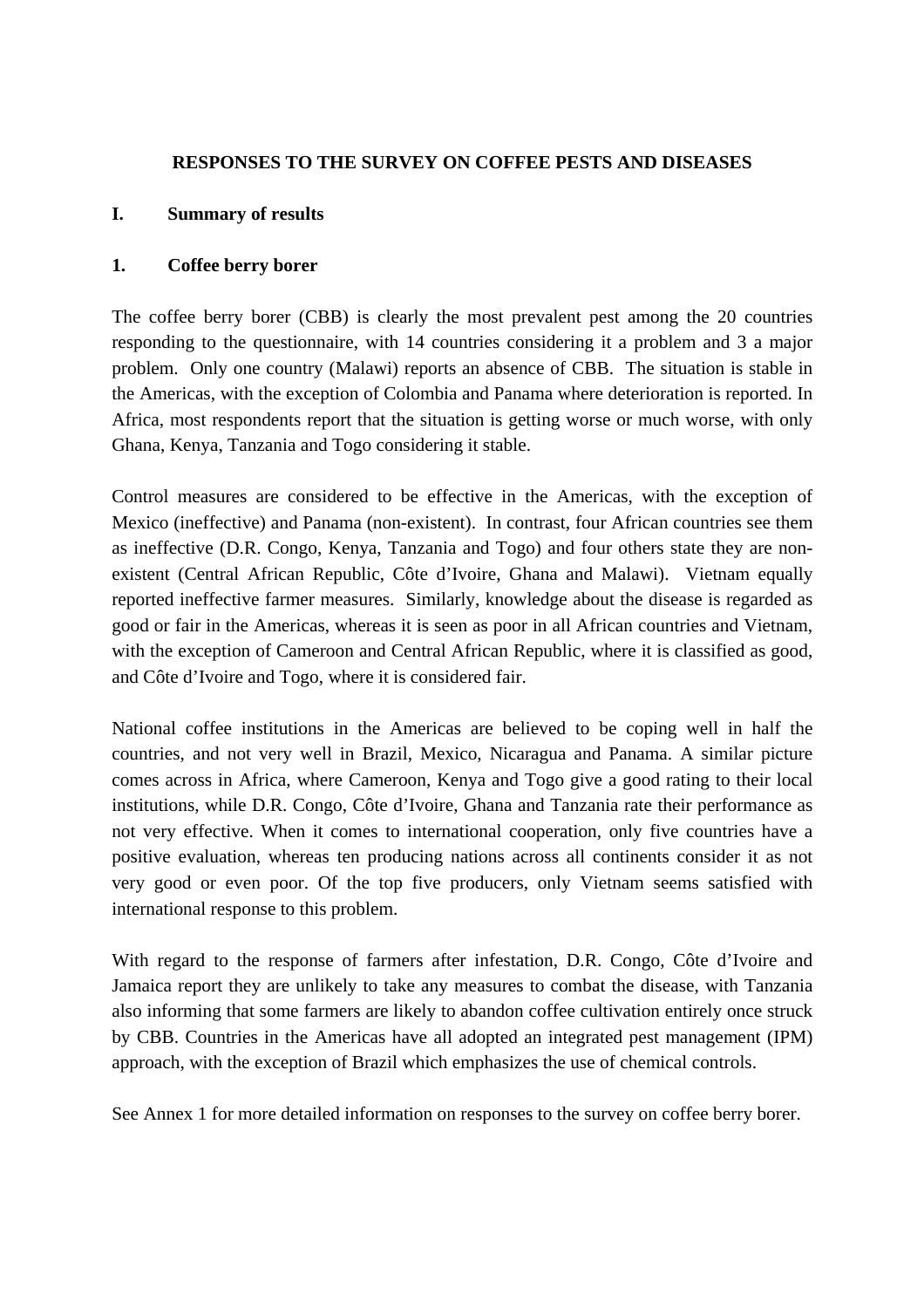## **2. Coffee leaf rust**

Coffee leaf rust is reported as the second most troubling plant health issue in the survey. It is either a problem or present in all countries of the Americas, and a problem or a major problem in all but one African country, since only the Central African Republic seems free from this disease. This disease is reported as a problem for Vietnam as well.

In the Americas the situation seems to be generally stable, with the exception of Brazil where it has worsened. However, in Africa incidence of the disease has aggravated in three countries (D.R. Congo, Kenya and Tanzania) and become much worse in two others (Cameroon and Malawi). Only Côte d'Ivoire and Ghana report a stable scenario.

In keeping with the previous results, farmers in the Americas consider their actions as effective, with the exception of Mexico that sees them as ineffective. African countries rate farmers' actions to be ineffective or non-existent in all cases, as occurs in Vietnam. Along the same lines, farmers in the Americas are reported to have fair or good knowledge about the disease, with the exception of Panama where it is poor. Only two African countries (Cameroon and Tanzania) report good knowledge, with the rest considering it fair or poor. Vietnam indicates that farmer knowledge of coffee leaf rust is fair.

The evaluation of African coffee institutions is mixed: they are not considered to be coping very well in D.R. Congo, Côte d'Ivoire, Ghana, Kenya and Malawi, while the situation in Cameroon and Tanzania is considered to be good. Meanwhile, coffee institutions in the Americas are considered well prepared, with the exception of Mexico. Vietnam also considers its national institutions to be well prepared. In terms of international cooperation, only Colombia, Ecuador, Honduras, Jamaica and Kenya deem it satisfactory.

Most countries in the Americas adopt either an IPM approach or chemical controls when dealing with the disease, with the exception of Colombia that is introducing resistant varieties. No African country seems to be adopting IPM; they either use chemical controls (D.R. Congo, Ghana, Kenya, and Tanzania) or do not take any measures at all (Cameroon, Côte d'Ivoire, Malawi and Togo).

See Annex 2 for more detailed information on responses to the survey on coffee leaf rust.

## **3. White stem borer**

The white stem borer is not seen as a problem in countries in the Americas, though it is present in El Salvador, Honduras, Jamaica and Mexico. Vietnam also reports the presence of this pest, but does not view it as a problem. However, it is deemed a major problem for two African countries (Cameroon and D.R. Congo), a problem in Kenya, Malawi and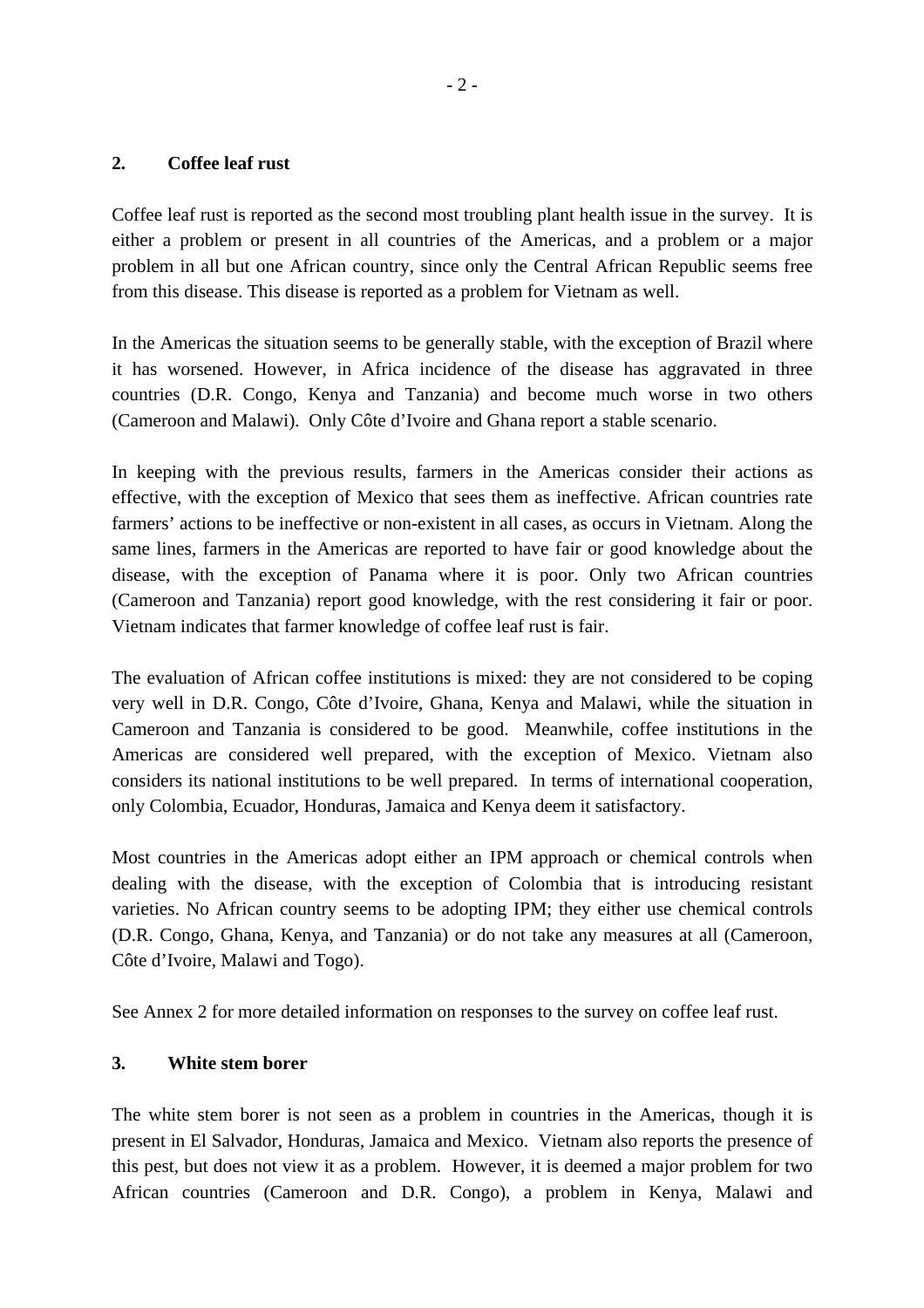Tanzania and present in all African countries except Ghana. Worryingly, the disease has worsened in most affected African countries in recent years, with the exception of Central African Republic, Côte d'Ivoire and Kenya, where it is considered to be stable.

Measures taken by farmers are accordingly classified as ineffective in most of the affected African countries, in spite of two of them (Cameroon and Malawi) reporting good knowledge of the pest. In addition, farmers are reported as taking no mitigating measures in the Central African Republic, Côte d'Ivoire and Mexico.

National coffee institutions in countries where white stem borer is considered a problem are not seen as coping well with the problem, with the exception of Cameroon, Jamaica, Kenya and Vietnam. In those cases where it is considered applicable, similar results are reported with respect to international cooperation, with the exception of Malawi and Vietnam that report positive outcomes.

Of particular concern is the fact that two of the affected countries (Malawi and Tanzania) report that farmers are likely to abandon coffee cultivation when faced with the white stem borer, and those in D.R. Congo, Côte d'Ivoire, Mexico, Nicaragua, Panama, Tanzania and Togo are seen as taking no control measures. On the other hand, growers in Cameroon, Central African Republic, El Salvador, Honduras, Jamaica, Kenya and Vietnam are described as resorting to the use of chemical controls.

See Annex 3 for more detailed information on responses to the survey on white stem borer.

## **4. Coffee wilt disease – tracheomycosis**

Countries in the Americas describe a stable or improving situation, and none of them consider it a problem, though its presence is reported in Jamaica and Mexico. The disease is, however, a major problem in D.R. Congo and Tanzania and a problem in Cameroon. Over recent years the situation has actually deteriorated in three African countries (Cameroon, Central African Republic and D.R. Congo) and remained roughly unchanged in another (Tanzania). It is also reported as stable in Jamaica and Mexico. Knowledge of most farmers on this pest is only good in Cameroon and Malawi, fair in D.R. Congo and Jamaica and poor in Mexico and Tanzania. Paradoxically, actions taken at the farm level and by national coffee institutions are reported as being effective, with the exception of D.R. Congo for the latter. International cooperation is evaluated as good only in D.R. Congo and Malawi, not very good in Cameroon and Tanzania and poor in Mexico.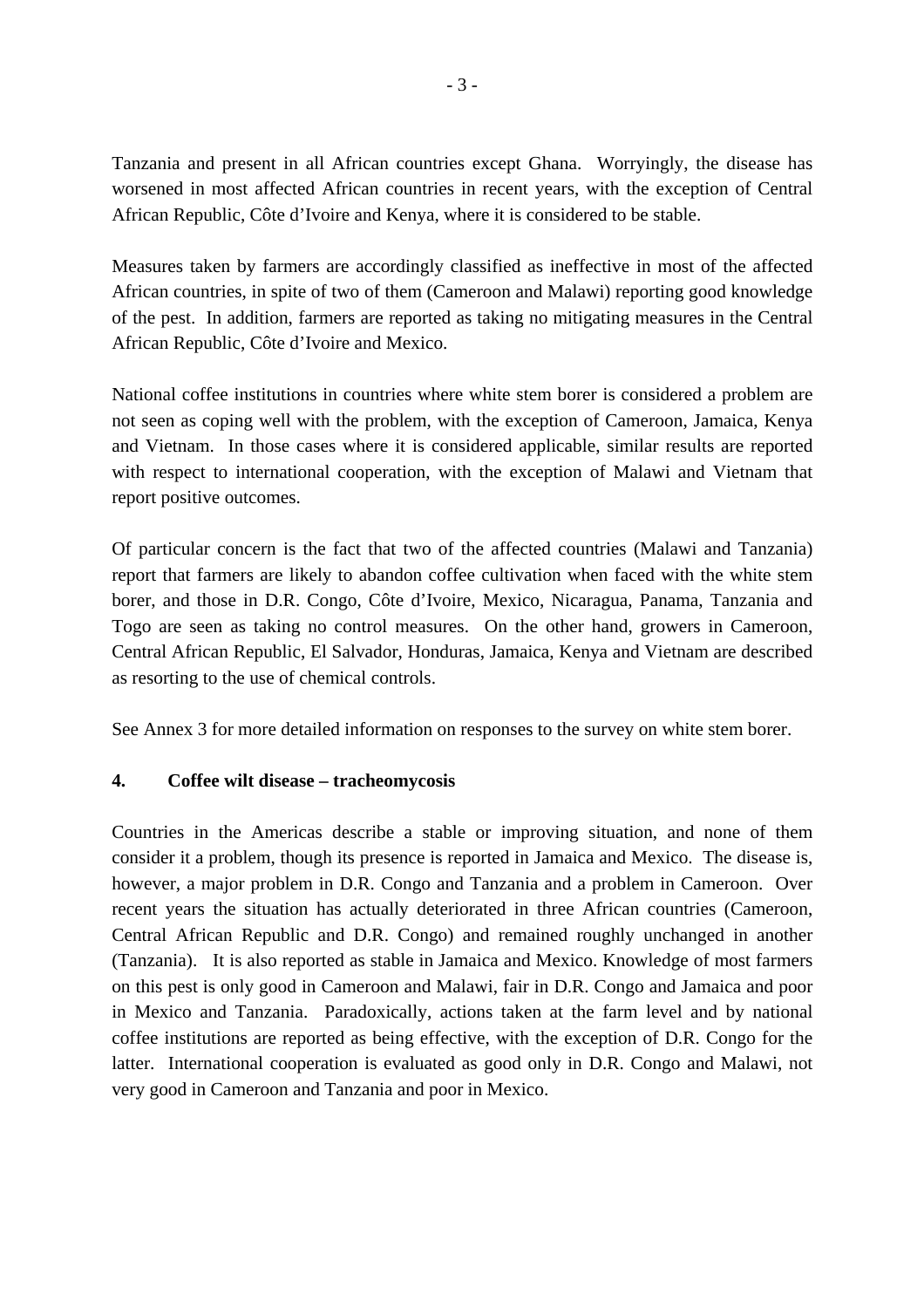Farmers are likely either to do nothing after the disease strikes (Kenya, Mexico, Nicaragua and Panama), replant with Robusta (Cameroon, Central African Republic, D.R. Congo and Tanzania) or replant with Arabica (Cameroon and D.R. Congo). Only Malawi and Togo have adopted an IPM strategy.

See Annex 4 for more detailed information on responses to the survey on coffee wilt disease – tracheomycosis.

# **5. Overall self-assessment**

All countries agree these pests and diseases affect the entire coffee sector, and all but three assess the future of their coffee industry as optimistic. The three countries that did not, Côte d'Ivoire, Ghana and Mexico, view it as "so-so".

See Annex 5 for more detailed information on responses to questions on overall selfassessment.

# **II. Recommendations proposed by surveyed countries in dealing with:**

# **Coffee berry borer**

- Increased research and technology transfer (Brazil, Costa Rica, El Salvador and Nicaragua)
- Capacity building, timely access to resources (Ecuador and Mexico)
- Increased use of IPM (Brazil, Cameroon, D.R. Congo, Côte d'Ivoire, El Salvador, Kenya, Panama and Tanzania)
- Use of pest-resistant coffee trees (Central African Republic and D.R. Congo)
- Improved coffee harvesting processes in order to reduce the number of coffee beans infested with the pest (Colombia)
- Greater emphasis on post-harvest sanitation (Jamaica)
- Dissemination of in-house agro-ecological pest control techniques (Togo)
- Incorporate the use of *B. Bassana* (Honduras)

# **Coffee leaf rust**

- Increased research (Costa Rica, Nicaragua and Tanzania) and technology transfer (Ecuador)
- Capacity building (El Salvador)
- Use of IPM (Mexico)
- Use of pest-resistant coffee trees (Brazil, Central African Republic, Colombia, Côte d'Ivoire, Ghana, Honduras, Kenya, Mexico, Panama and Togo)
- Enhanced environmental conditions so as to reduce the capacity of the spore to germinate and survive (Jamaica)
- Study vertical resistance (Honduras)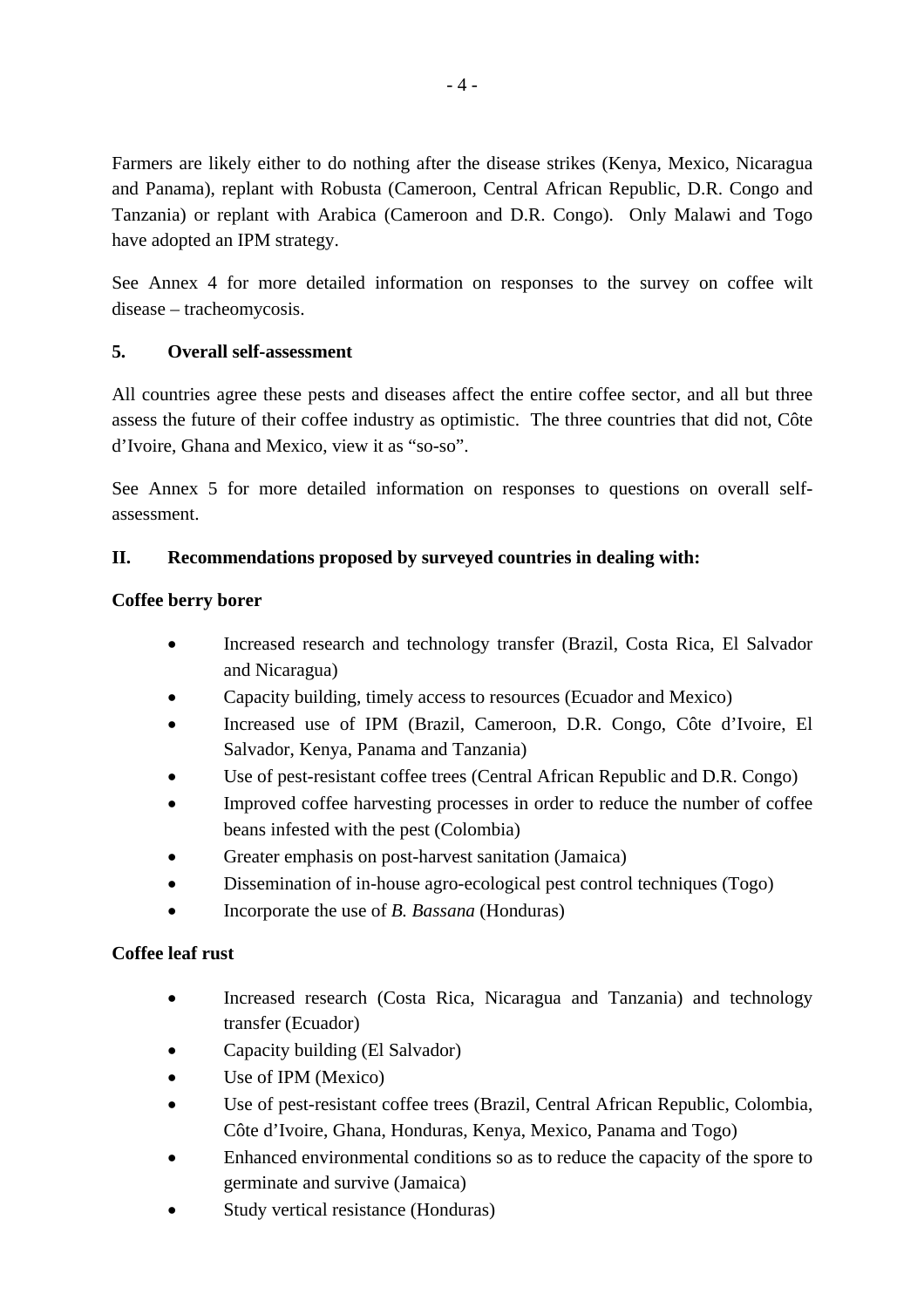## **White stem borer**

- Phytosanitary measures, including quarantines and improved border control management (Central African Republic, Ecuador and Panama)
- Capacity building (Mexico)
- Use of IPM (Cameroon, Ghana, Kenya, Malawi and Tanzania)
- Increased research on adoption of IPM (Côte d'Ivoire, El Salvador and Nicaragua)
- Greater regulation of climatic factors, particularly sunlight, through the use of more shade (Jamaica)
- Identify areas economically affected by the pest and conduct research for its control (Honduras)

## **Coffee wilt disease – tracheomycosis**

- Phytosanitary measures, including quarantines and improved border control management (Costa Rica, Côte d'Ivoire, Kenya, Mexico and Tanzania)
- Capacity building and research (El Salvador and Ghana)
- Conduct a survey to determine the presence of parasites (Honduras)
- Removal of infected trees and replacement by new ones (Cameroon and Tanzania)
- Use of pest-resistant coffee trees (D.R. Congo and Togo)
- Greater understanding of the causes of the disease (Jamaica)
- Information campaign on the plague and training of technical staff (Côte d'Ivoire and Nicaragua)

## **III. Conclusions**

The most serious threat to the health of coffee plantations across the spectrum comes from the **coffee berry borer**. Its pervasive effects are more acutely felt in African countries, where insufficient resources have aggravated the problem in recent years.

Overall, countries in the Americas are reported as being in better shape to face the challenges of adopting an effective IPM strategy, with the possible exception of Mexico. Not surprisingly, it is the only country in that region to view the future of its coffee sector as "soso". Honduras pointed out the presence of other pests and diseases in their coffee trees such as *C. koleroga* and *M. citricolor* that deserve attention.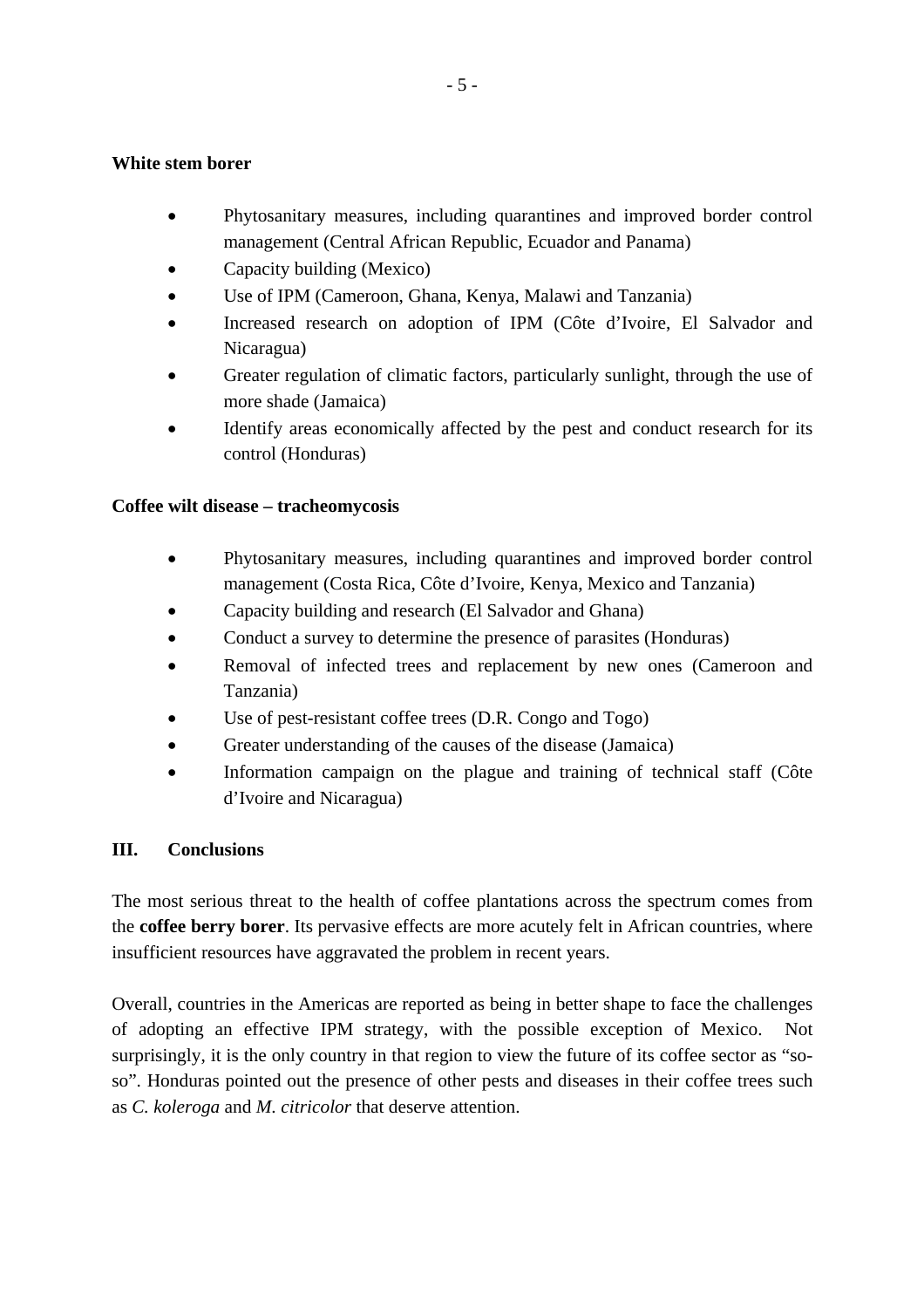African countries, on the other hand, face major difficulties in effectively combating pests and diseases. Ineffective coffee institutions and lack of adequate information are reported as prevalent in the region. In terms of corrective measures, most countries emphasize that capacity building is fundamental for the adoption of an IPM approach.

The evaluation of the effectiveness of national institutions and international cooperation does not present a clear picture and requires further investigation. For example, with respect to the white stem borer and coffee wilt disease (tracheomycosis), a significant majority of replies said that such work was "not applicable", raising the question of whether the activities of national institutions and international cooperation are not relevant in these specific cases or if they are simply not present. In the case of coffee berry borer and coffee leaf rust, the evaluation of national institutions is divided almost equally between those who are considered to be doing well and those who are performing not very well/poorly. For these two threats to coffee cultivation, the effects of international cooperation are considered to be limited, which may indicate the need for enhanced dissemination of the results of relevant projects.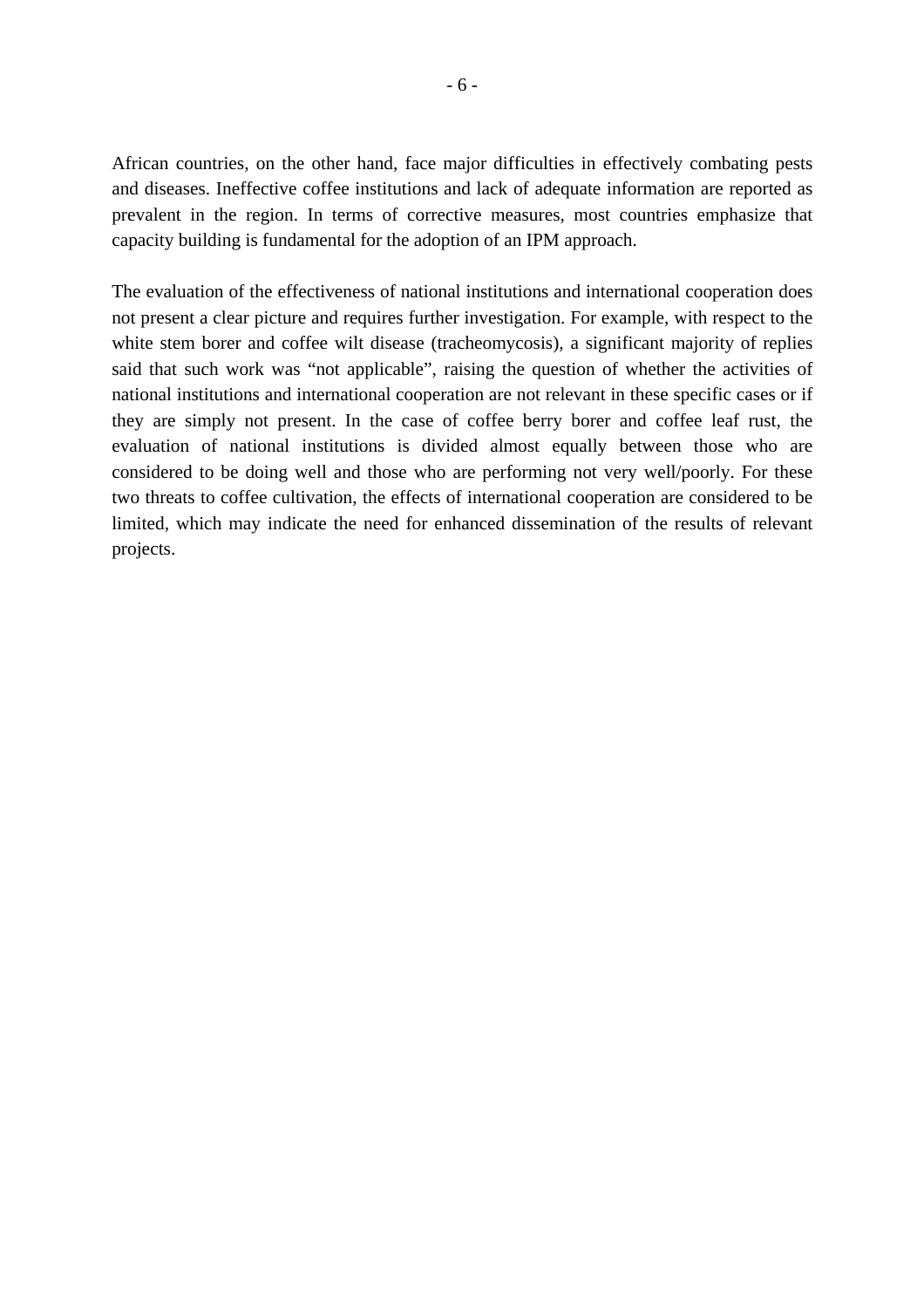## ANNEX 1

## **COFFEE BERRY BORER**

#### **1.1 Coffee Berry Borer is in your country:**

| A major problem |    | Cameroon, D.R. Congo, Jamaica                                             |
|-----------------|----|---------------------------------------------------------------------------|
| A problem       | 14 | Brazil, Colombia, Costa Rica, Côte d'Ivoire, Ecuador, El Salvador, Ghana, |
|                 |    | Honduras, Kenya, Mexico, Nicaragua, Panama, Togo, Vietnam                 |
| Present         |    | Central African Republic, Tanzania                                        |
| Not present     |    | Malawi                                                                    |

#### **1.2 In the past 3 to 5 years, the problem has got:**

| Much worse     |    | Cameroon                                                                 |
|----------------|----|--------------------------------------------------------------------------|
| Worse          |    | Central African Republic, Colombia, D.R. Congo, Côte d'Ivoire, Panama    |
| About the same | 11 | Brazil, Costa Rica, Ecuador, El Salvador, Ghana, Jamaica, Kenya, Mexico, |
|                |    | Nicaragua, Tanzania, Togo                                                |
| <b>Better</b>  |    | Honduras, Vietnam                                                        |
| Not applicable |    | Malawi                                                                   |

#### **1.3 The actions taken by most farmers to control the pests and diseases are:**

| Effective      |              | Brazil, Colombia, Costa Rica, Ecuador, El Salvador, Honduras, Jamaica, |
|----------------|--------------|------------------------------------------------------------------------|
|                |              | Nicaragua                                                              |
| Ineffective    | <sub>n</sub> | D.R. Congo, Kenya, Mexico, Tanzania, Togo, Vietnam                     |
| Non-existent   |              | Central African Republic, Côte d'Ivoire, Ghana, Malawi, Panama         |
| Not applicable |              | Cameroon                                                               |

### **1.4 The knowledge of most farmers of the pests or diseases is:**

| Good           |   | Cameroon, Central African Republic, Colombia, Costa Rica, Ecuador, El |
|----------------|---|-----------------------------------------------------------------------|
|                |   | Salvador, Honduras, Jamaica,                                          |
| Fair           | n | Brazil, Côte d'Ivoire, Mexico, Nicaragua, Panama, Togo                |
| Poor           |   | D.R. Congo, Ghana, Kenya, Tanzania, Vietnam                           |
| Not applicable |   | Malawi                                                                |

#### **1.5 National coffee institutions are coping with the problems:**

| <b>Well</b>    | 10 | Cameroon, Colombia, Costa Rica, Ecuador, El Salvador, Kenya, Honduras, |
|----------------|----|------------------------------------------------------------------------|
|                |    | Jamaica, Togo, Vietnam                                                 |
| Not very well  |    | Brazil, D.R. Congo, Côte d'Ivoire, Ghana, Mexico, Nicaragua, Panama,   |
|                |    | Tanzania                                                               |
| Poorly         |    |                                                                        |
| Not applicable |    | Central African Republic, Malawi                                       |

#### **1.6 International cooperation is coping with the problems:**

| Well           | Ecuador, El Salvador, Honduras, Jamaica, Vietnam                  |
|----------------|-------------------------------------------------------------------|
| Not very well  | Cameroon, Colombia, D.R. Congo, Nicaragua, Panama, Tanzania, Togo |
| Poorly         | Brazil, Côte d'Ivoire, Mexico                                     |
| Not applicable | Central African Republic, Costa Rica, Ghana, Kenya, Malawi        |

| Do nothing           |    | D.R. Congo, Côte d'Ivoire, Jamaica                                    |
|----------------------|----|-----------------------------------------------------------------------|
| Abandon coffee       |    | Tanzania                                                              |
| growing              |    |                                                                       |
| Replant with Robusta |    |                                                                       |
| Replant with Arabica |    |                                                                       |
| Use chemical control |    | Brazil, Cameroon, Central African Republic, Kenya, Togo               |
| Adopt IPM            | 11 | Colombia, Costa Rica, Ecuador, El Salvador, Ghana, Honduras, Jamaica, |
|                      |    | Mexico, Nicaragua, Panama, Vietnam                                    |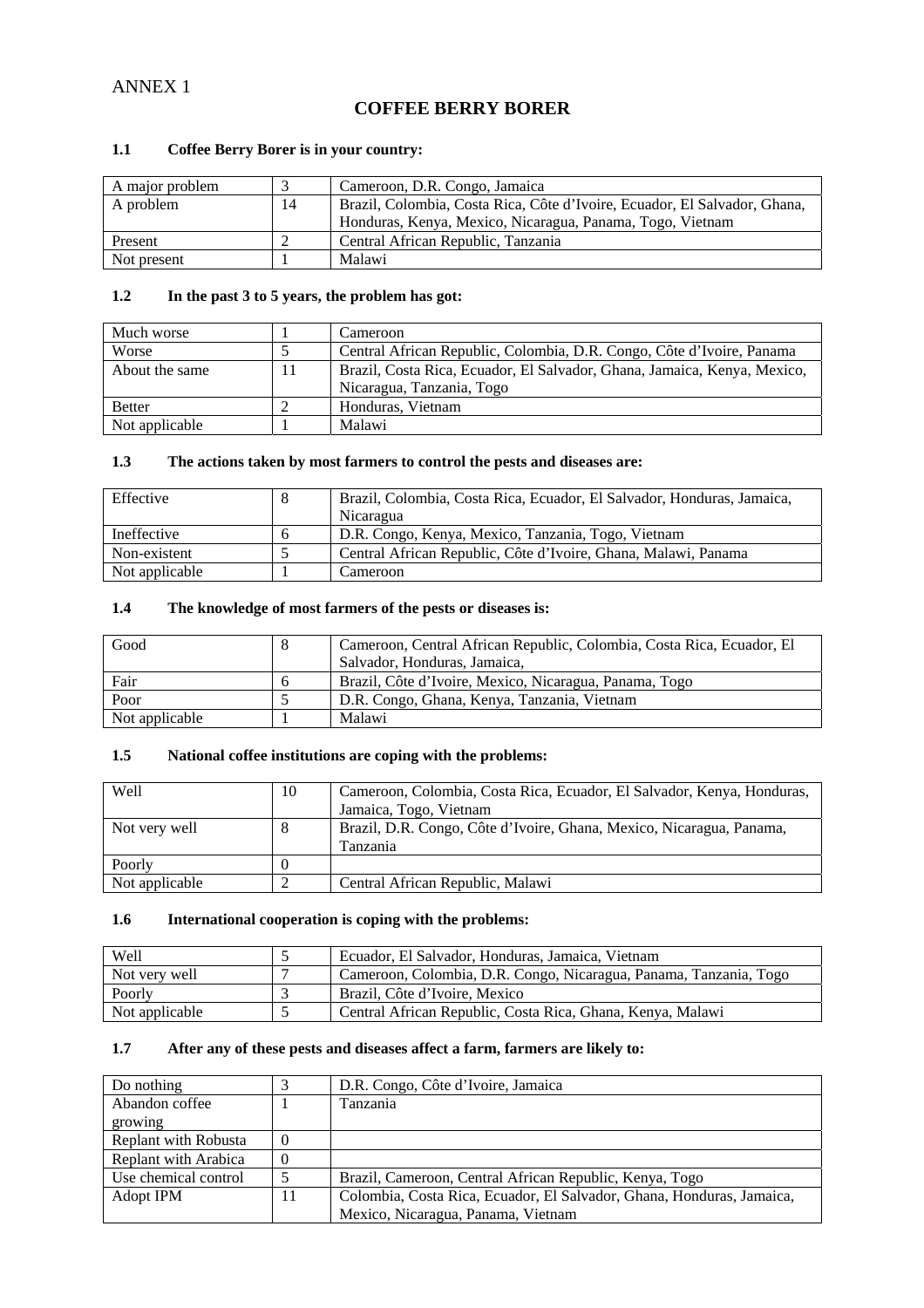## **COFFEE LEAF RUST**

#### **2.1 Coffee Leaf Rust is in your country:**

| A major problem | Brazil, D.R. Congo, Ghana, Malawi, Tanzania                            |
|-----------------|------------------------------------------------------------------------|
| A problem       | Cameroon, Colombia, Costa Rica, El Salvador, Honduras, Jamaica, Kenya, |
|                 | Nicaragua, Vietnam                                                     |
| Present         | Côte d'Ivoire, Ecuador, Mexico, Panama, Togo                           |
| Not present     | Central African Republic                                               |

#### **2.2 In the past 3 to 5 years, the problem has got:**

| Much worse     |    | Cameroon, Malawi                                                  |
|----------------|----|-------------------------------------------------------------------|
| Worse          | 4  | Brazil, D.R. Congo, Kenya, Tanzania                               |
| About the same | 10 | Colombia, Costa Rica, Côte d'Ivoire, Ecuador, El Salvador, Ghana, |
|                |    | Honduras, Jamaica, Mexico, Panama                                 |
| <b>Better</b>  |    | Nicaragua                                                         |
| Not applicable |    | Central African Republic, Togo, Vietnam                           |

#### **2.3 The actions taken by most farmers to control the pests and diseases are:**

| Effective      | Brazil, Colombia, Costa Rica, Ecuador, El Salvador, Honduras, Jamaica,<br>Nicaragua |
|----------------|-------------------------------------------------------------------------------------|
| Ineffective    | D.R. Congo, Ghana, Kenya, Malawi, Mexico, Tanzania, Vietnam                         |
| Non-existent   | Côte d'Ivoire, Panama                                                               |
| Not applicable | Central African Republic, Cameroon, Togo                                            |

### **2.4 The knowledge of most farmers of the pests or diseases is:**

| Good           | q | Brazil, Cameroon, Colombia, Costa Rica, Ecuador, El Salvador, Honduras, |
|----------------|---|-------------------------------------------------------------------------|
|                |   | Jamaica, Tanzania                                                       |
| Fair           |   | Kenya, Malawi, Mexico, Nicaragua, Vietnam                               |
| Poor           | 4 | D.R. Congo, Côte d'Ivoire, Ghana, Panama                                |
| Not applicable |   | Central African Republic, Togo                                          |

#### **2.5 National coffee institutions are coping with the problems:**

| <b>Well</b>    | Cameroon, Colombia, Costa Rica, Ecuador, Honduras, Jamaica, Tanzania,<br>Vietnam |
|----------------|----------------------------------------------------------------------------------|
| Not very well  | Brazil, D.R. Congo, Côte d'Ivoire, Ghana, Kenya, Malawi, Mexico,<br>Nicaragua    |
| Poorly         |                                                                                  |
| Not applicable | Central African Republic, El Salvador, Panama, Togo                              |

#### **2.6 International cooperation is coping with the problems:**

| <b>Well</b>    | Colombia, Ecuador, Honduras, Jamaica, Kenya                            |
|----------------|------------------------------------------------------------------------|
| Not very well  | Cameroon, D.R. Congo, Malawi, Nicaragua, Tanzania, Vietnam             |
| Poorly         | Brazil. Côte d'Ivoire. Mexico                                          |
| Not applicable | Central African Republic, Costa Rica, El Salvador, Ghana, Panama, Togo |

| Do nothing                 | Cameroon, Côte d'Ivoire, Malawi, Panama, Togo                       |
|----------------------------|---------------------------------------------------------------------|
| Abandon coffee growing   1 | Vietnam                                                             |
| Replant with Robusta       |                                                                     |
| Replant with Arabica       |                                                                     |
| Use chemical control       | Brazil, D.R. Congo, Ghana, Jamaica, Kenya, Mexico, Panama, Tanzania |
| Adopt IPM                  | Costa Rica, Ecuador, El Salvador, Honduras, Nicaragua               |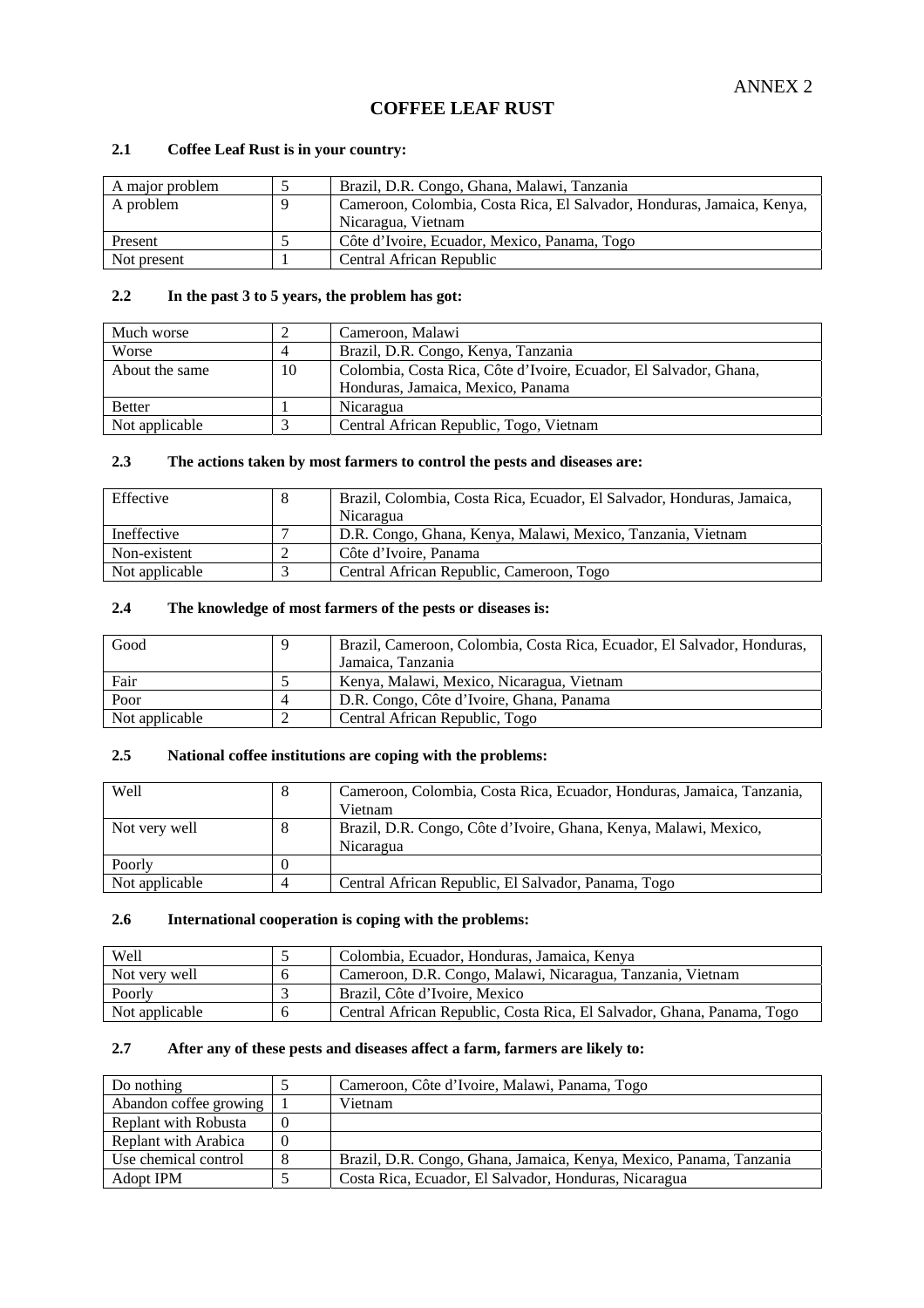## **WHITE STEM BORER**

### **3.1 White Stem Borer is in your country:**

| A major problem | Cameroon, D.R. Congo                                                     |
|-----------------|--------------------------------------------------------------------------|
| A problem       | Kenya, Malawi, Tanzania                                                  |
| Present         | Central African Republic, Côte d'Ivoire, El Salvador, Honduras, Jamaica, |
|                 | Mexico, Togo, Vietnam                                                    |
| Not present     | Brazil, Colombia, Costa Rica, Ecuador, Ghana, Nicaragua, Panama          |

#### **3.2 In the past 3 to 5 years, the problem has got:**

| Much worse     | Cameroon                                                           |
|----------------|--------------------------------------------------------------------|
| Worse          | D.R. Congo, El Salvador, Malawi, Tanzania, Vietnam                 |
| About the same | Central African Republic, Côte d'Ivoire, Jamaica, Kenya, Mexico    |
| <b>Better</b>  |                                                                    |
| Not applicable | Brazil, Colombia, Costa Rica, Ecuador, Ghana, Honduras, Nicaragua, |
|                | Panama, Togo                                                       |

#### **3.3 The actions taken by most farmers to control the pests and diseases are:**

| Effective      |    | El Salvador, Jamaica, Malawi                                      |
|----------------|----|-------------------------------------------------------------------|
| Ineffective    |    | D.R. Congo, Kenya, Tanzania, Vietnam                              |
| Non-existent   |    | Central African Republic                                          |
| Not applicable | 10 | Brazil, Cameroon, Colombia, Costa Rica, Ecuador, Ghana, Honduras, |
|                |    | Nicaragua, Panama, Togo                                           |

### **3.4 The knowledge of most farmers of the pests or diseases is:**

| Good           |   | Cameroon, Central African Republic, Malawi                         |
|----------------|---|--------------------------------------------------------------------|
| Fair           |   | El Salvador, Tanzania                                              |
| Poor           |   | D.R. Congo, Côte d'Ivoire, Jamaica, Kenya, Mexico, Togo, Vietnam   |
| Not applicable | 8 | Brazil, Colombia, Costa Rica, Ecuador, Ghana, Honduras, Nicaragua, |
|                |   | Panama                                                             |

#### **3.5 National coffee institutions are coping with the problems:**

| Well           | Cameroon, Jamaica, Kenya, Vietnam                                       |
|----------------|-------------------------------------------------------------------------|
| Not very well  | D.R. Congo, Côte d'Ivoire, El Salvador, Malawi, Tanzania                |
| Poorly         |                                                                         |
| Not applicable | Brazil, Central African Republic, Colombia, Costa Rica, Ecuador, Ghana, |
|                | Honduras, Mexico, Nicaragua, Panama, Togo                               |

#### **3.6 International cooperation is coping with the problems:**

| Well           |    | Malawi, Vietnam                                                         |
|----------------|----|-------------------------------------------------------------------------|
| Not very well  |    | Cameroon, D.R. Congo, Tanzania                                          |
| Poorly         |    | Côte d'Ivoire, El Salvador, Mexico                                      |
| Not applicable | 12 | Brazil, Central African Republic, Colombia, Costa Rica, Ecuador, Ghana, |
|                |    | Honduras, Jamaica, Kenya, Nicaragua, Panama, Togo                       |

| Do nothing             | h | D.R. Congo, Côte d'Ivoire, Mexico, Nicaragua, Panama, Togo          |
|------------------------|---|---------------------------------------------------------------------|
| Abandon coffee growing |   | Malawi, Tanzania                                                    |
| Replant with Robusta   |   |                                                                     |
| Replant with Arabica   |   |                                                                     |
| Use chemical control   | 6 | Cameroon, Central African Republic, El Salvador, Honduras, Jamaica, |
|                        |   | Kenya                                                               |
| Adopt IPM              |   | Vietnam                                                             |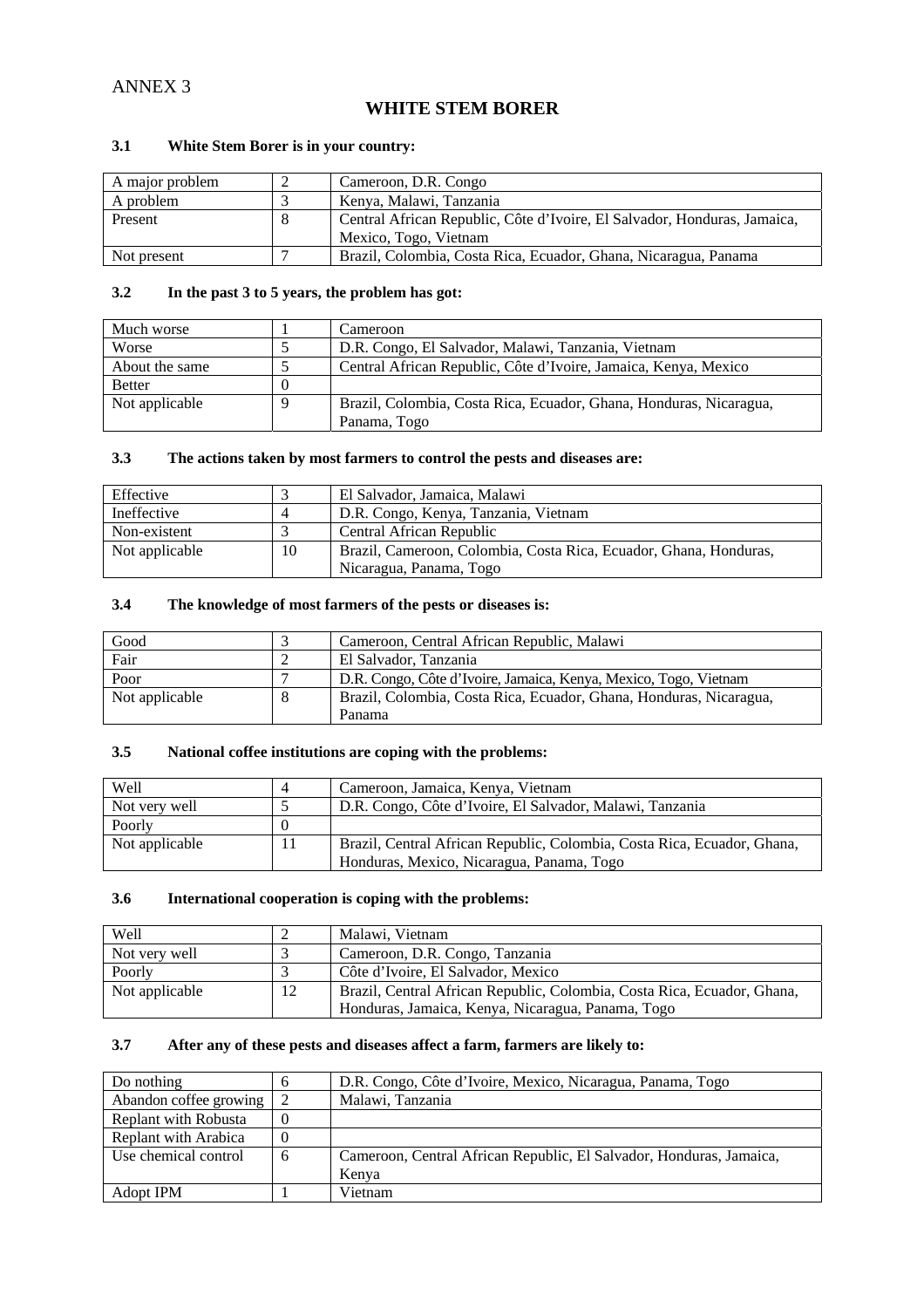## **COFFEE WILT DISEASE (TRACHEOMYCOSIS)**

#### **4.1 Coffee Wilt - Tracheomycosis is in your country:**

| A major problem |    | D.R. Congo, Tanzania                                                   |
|-----------------|----|------------------------------------------------------------------------|
| A problem       |    | Cameroon                                                               |
| Present         |    | Ghana, Jamaica, Mexico                                                 |
| Not present     | 14 | Brazil, Central African Republic, Colombia, Costa Rica, Côte d'Ivoire, |
|                 |    | Ecuador, El Salvador, Honduras, Kenya, Malawi, Nicaragua, Panama,      |
|                 |    | Togo, Vietnam                                                          |

#### **4.2 In the past 3 to 5 years, the problem has got:**

| Much worse     |    | Cameroon                                                                  |
|----------------|----|---------------------------------------------------------------------------|
| Worse          |    | Central African Republic, D.R. Congo                                      |
| About the same |    | Jamaica, Mexico, Tanzania                                                 |
| <b>Better</b>  |    | Malawi                                                                    |
| Not applicable | 13 | Brazil, Colombia, Costa Rica, Côte d'Ivoire, Ecuador, El Salvador, Ghana, |
|                |    | Honduras, Kenya, Nicaragua, Panama, Togo, Vietnam                         |

#### **4.3 The actions taken by most farmers to control the pests and diseases are:**

| Effective      | 4  | D.R. Congo, Jamaica, Malawi, Tanzania                                                                                                                                 |
|----------------|----|-----------------------------------------------------------------------------------------------------------------------------------------------------------------------|
| Ineffective    |    |                                                                                                                                                                       |
| Non-existent   |    | Mexico                                                                                                                                                                |
| Not applicable | 15 | Brazil, Cameroon, Central African Republic, Colombia, Costa Rica, Côte<br>d'Ivoire, Ecuador, El Salvador, Ghana, Honduras, Kenya, Nicaragua,<br>Panama, Togo, Vietnam |

#### **4.4 The knowledge of most farmers of the pests or diseases is:**

| Good           |    | Cameroon, Malawi                                                       |
|----------------|----|------------------------------------------------------------------------|
| Fair           |    | D.R. Congo, Jamaica                                                    |
| Poor           |    | Mexico, Tanzania                                                       |
| Not applicable | 14 | Brazil, Central African Republic, Colombia, Costa Rica, Côte d'Ivoire, |
|                |    | Ecuador, El Salvador, Ghana, Honduras, Kenya, Nicaragua, Panama, Togo, |
|                |    | Vietnam                                                                |

#### **4.5 National coffee institutions are coping with the problems:**

| Well           |    | Cameroon, Jamaica, Malawi, Tanzania                                    |
|----------------|----|------------------------------------------------------------------------|
| Not very well  |    | D.R. Congo                                                             |
| Poorly         |    |                                                                        |
| Not applicable | 15 | Brazil, Central African Republic, Colombia, Costa Rica, Côte d'Ivoire, |
|                |    | Ecuador, El Salvador, Ghana, Honduras, Kenya, Mexico, Nicaragua,       |
|                |    | Panama, Togo, Vietnam                                                  |

#### **4.6 International cooperation is coping with the problems:**

| Well           |    | D.R. Congo, Malawi                                                     |
|----------------|----|------------------------------------------------------------------------|
| Not very well  |    | Cameroon, Tanzania                                                     |
| Poorly         |    | Mexico                                                                 |
| Not applicable | 15 | Brazil, Central African Republic, Colombia, Costa Rica, Côte d'Ivoire, |
|                |    | Ecuador, El Salvador, Ghana, Honduras, Jamaica, Kenya, Nicaragua,      |
|                |    | Panama, Togo, Vietnam                                                  |

| Do nothing           | Kenya, Mexico, Nicaragua, Panama                         |
|----------------------|----------------------------------------------------------|
| Abandon coffee       | Côte d'Ivoire                                            |
| growing              |                                                          |
| Replant with Robusta | Cameroon, Central African Republic, D.R. Congo, Tanzania |
| Replant with Arabica | Cameroon, D.R. Congo                                     |
| Use chemical control | Jamaica                                                  |
| Adopt IPM            | Malawi, Togo                                             |